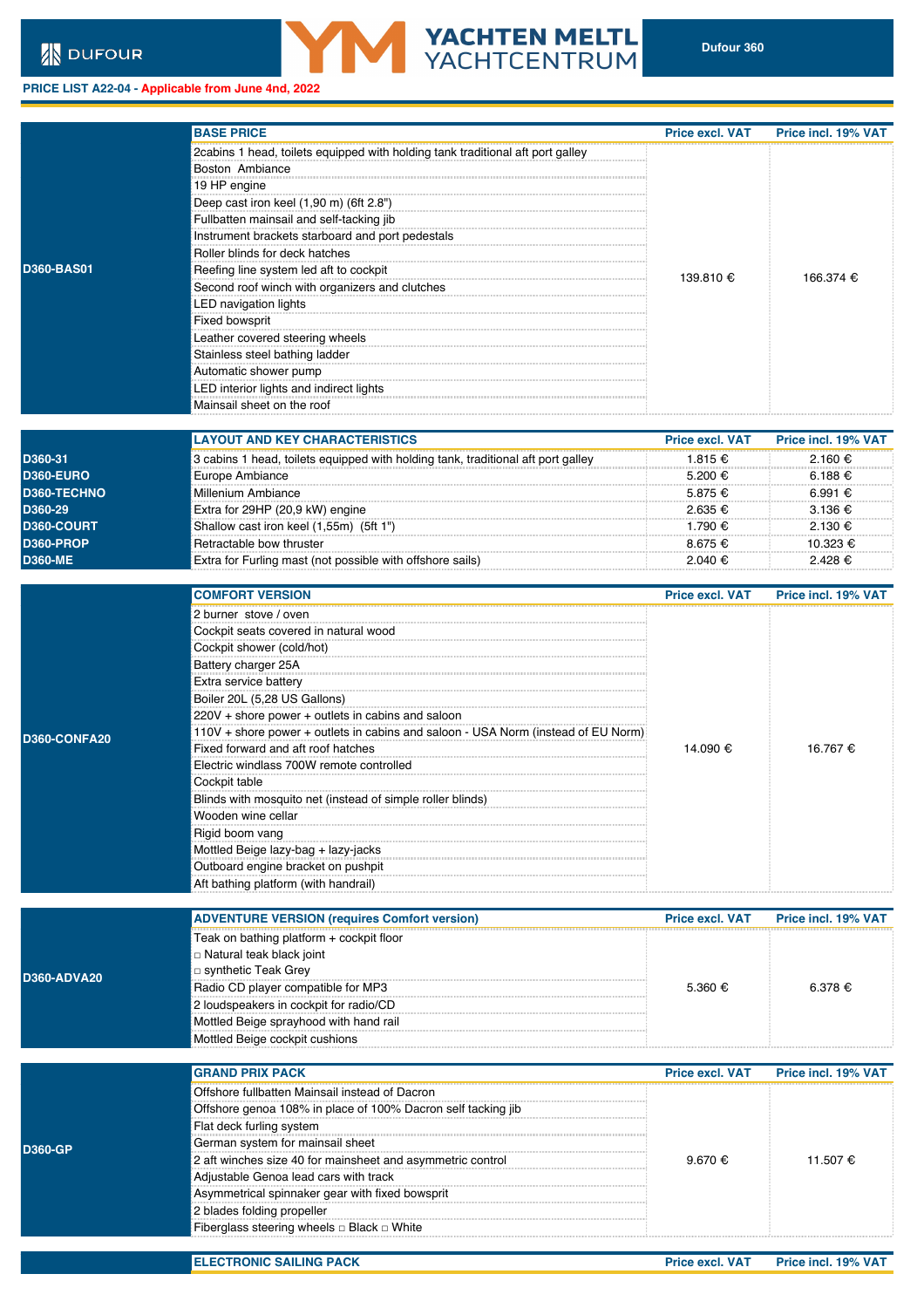| <b>D360-SAIL</b>                        | Loch speedo wind sensor + I70s multifunction on starboard<br>Raymarine Evolution autopilot - Lewmar rotative drive - P70s display<br>Ray53 VHF radio - DSC                                                             | 10.325 €                           | 12.287 €                        |
|-----------------------------------------|------------------------------------------------------------------------------------------------------------------------------------------------------------------------------------------------------------------------|------------------------------------|---------------------------------|
|                                         | <b>ELECTRONIC CRUISING PACK</b>                                                                                                                                                                                        |                                    |                                 |
| <b>D360-CRU</b>                         | Loch speedo wind sensor + I70 s multifunction on portside<br>Raymarine Evolution autopilot - Lewmar rotative drive - P70s display<br>Ray53 VHF radio DSC<br>GPS AXIOM 7 on cockpit table<br>VHF loudspeaker in cockpit | <b>Price excl. VAT</b><br>11.965 € | Price incl. 19% VAT<br>14.238 € |
|                                         | <b>ELECTRONIC TRANSAT PACK - Extension Cruising pack</b>                                                                                                                                                               | <b>Price excl. VAT</b>             | Price incl. 19% VAT             |
| <b>D360-TRA</b>                         | In addition to the elements of the cruising pack:<br>GPS AXIOM 9 on cockpit table instead of 7 and RMK 10 keyboard on starboard<br>AIS 700 Transceiver                                                                 | 2.530 €                            | 3.011 €                         |
|                                         | <b>HULL</b>                                                                                                                                                                                                            | <b>Price excl. VAT</b>             | Price incl. 19% VAT             |
| <b>D360-NOIR</b>                        | Antifouling with hull preparation : black                                                                                                                                                                              | 1.330 €                            | 1.583 €                         |
| D360-NOIRE                              | Extra for Epoxy protection                                                                                                                                                                                             | 1.330 €                            | 1.583 €                         |
|                                         | <b>ENGINE</b>                                                                                                                                                                                                          | <b>Price excl. VAT</b>             | Price incl. 19% VAT             |
| D360-R20                                | 2 blades folding propeller 20HP                                                                                                                                                                                        | 1.335 €                            | 1.589€                          |
| D360-R29                                | 2 blades folding propeller 30HP                                                                                                                                                                                        | 1.335 €                            | 1.589 €                         |
|                                         | <b>RIGGING / DECK HARDWARE</b>                                                                                                                                                                                         | <b>Price excl. VAT</b>             | Price incl. 19% VAT             |
| D360-GENDC                              | Dacron Genoa 108% instead of Dacron self tacking jib, Flat deck furler, Adjustable                                                                                                                                     | 2.090 €                            | 2.487€                          |
|                                         | Genoa lead cars with tracks (requires genoa winches option)                                                                                                                                                            |                                    |                                 |
| D360-WINGER<br>D360-ACSPIBD             | 2 spinnaker/german system/genoa winches (includes German system)<br>Asymmetrical Spinnaker gear with fixed bowsprit (requires spinnaker winchs)                                                                        | 2.540 €<br>1.920 €                 | 3.023 €<br>2.285 €              |
| <b>D360-CZER</b>                        | Code Zero, with furling system                                                                                                                                                                                         | 5.130 €                            | 6.105€                          |
|                                         |                                                                                                                                                                                                                        |                                    |                                 |
|                                         | <b>DECK EQUIPMENT</b>                                                                                                                                                                                                  | <b>Price excl. VAT</b>             | Price incl. 19% VAT             |
| <b>D360-PASCO1</b>                      | Solid teak on side decks                                                                                                                                                                                               | 11.446 €                           | 13.621 €                        |
| <b>D360-FDC2</b>                        | Solid teak on bathing platform and cockpit floor                                                                                                                                                                       | $2.830 \in$                        | 3.368 €                         |
| <b>D360-BANC2</b><br><b>D360-PASCO3</b> | Extra for cockpit seats covered with synthetic teak grey joint                                                                                                                                                         | 950 €                              | 1.131 €                         |
| <b>D360-FDC6</b>                        | Side decks $+$ aft cockpit seats with synthetic teak grey joint<br>Cockpit seats + cockpit floor + bathing platform in synthetic teak grey joint                                                                       | 11.915 €<br>4.215 €                | 14.179 €<br>5.016 €             |
| D360-HOSCAB                             | Cockpit portlight in aft port cabin                                                                                                                                                                                    | 500€                               | 595 €                           |
| D360-HOSCAT                             | Cockpit portlight in aft starboard cabin                                                                                                                                                                               | 500 €                              | 595€                            |
| D360-GRHARBD                            | Cockpit portlight XL in aft cabin (per unit portside only)                                                                                                                                                             | 500 €                              | 595€                            |
| D360-PETIN                              | Stainless steel bow protection                                                                                                                                                                                         | 560€                               | 666€                            |
| D360-PLAN<br>D360-HTCOCK                | Plancha - gas operated in the cockpit and sink                                                                                                                                                                         | 1.570 €                            | 1.868 €                         |
| <b>D360-ACAB</b>                        | Cockpit table cover<br>Mottled Beige sprayhood with handrail                                                                                                                                                           | 480 €<br>2.310 €                   | 571 €<br>2.749€                 |
| <b>D360-BIM</b>                         | Mottled Beige Bimini                                                                                                                                                                                                   | 2.345 €                            | 2.791 €                         |
| <b>D360-CKCOUSS</b>                     | Mottled Beige cockpit cushions                                                                                                                                                                                         | 580€                               | 690€                            |
| D360-COUPEE                             | Life line gates (set of 2)                                                                                                                                                                                             | 1.375 €                            | 1.636 €                         |
| D360-MAIR                               | Dorade box with S/S protection (set of 2)                                                                                                                                                                              | 400 €                              | 476€                            |
| D360-DAVAMO<br>D360-MOUIL               | Removable roller LOA = $9.98$ m (5ft 1.024")                                                                                                                                                                           | 550€                               | 655€                            |
| <b>D360-BARN</b>                        | Main anchor, 6 fenders & 3 mooring lines<br>Fiberglass steering wheels black                                                                                                                                           | 1.800 €<br>2.330 €                 | 2.142 €<br>2.773 €              |
| D360-BARB                               | Fiberglass steering wheels white                                                                                                                                                                                       | 2.330 €                            | 2.773 €                         |
|                                         |                                                                                                                                                                                                                        |                                    |                                 |
|                                         | <b>INTERIOR</b>                                                                                                                                                                                                        | <b>Price excl. VAT</b>             | Price incl. 19% VAT             |
| D360-CARTRAN                            | Saloon table convertible into berth                                                                                                                                                                                    | 650€                               | 774€                            |
| <b>D360-SAB</b><br><b>D360-SABE</b>     | Extra for SAHARA BROWN saloon cushions<br>Extra for SAHARA BEIGE saloon cushions                                                                                                                                       | 480€<br>480€                       | 571 €<br>571 €                  |
| D360-BB                                 | Extra for BONANZA BEIGE saloon cushions                                                                                                                                                                                | 480€                               | 571 €                           |
| <b>D360-RABE</b>                        | Extra for RABBANI BEIGE saloon cushions                                                                                                                                                                                | 785 €                              | 934 €                           |
| <b>D360-RAG</b>                         | Extra for RABBANI GREY saloon cushions                                                                                                                                                                                 | 785 €                              | 934 €                           |
| D360-RALG                               | Extra for RABBANI LIGHT GREY saloon cushions                                                                                                                                                                           | 785€                               | 934 €                           |
| <b>D360-SOBE</b>                        | Extra for SOFT BEIGE saloon cushions                                                                                                                                                                                   | 1.110 €                            | 1.321 €                         |
|                                         | <b>ELECTRICAL SYSTEM</b>                                                                                                                                                                                               | <b>Price excl. VAT</b>             | Price incl. 19% VAT             |
| D360-HEAT                               | Heating (water system, outlets : saloon, cabins, head)                                                                                                                                                                 | 9.070 €                            | 10.793 €                        |
| D360-RADIO                              | Radio CD player with 2 speakers compatible for MP3                                                                                                                                                                     | 600 €                              | 714 €                           |
| D360-RADIOHP<br>D360-CONV               | 2 loudspeakers in cockpit for radio/CD                                                                                                                                                                                 | 225 €                              | 268 €<br>292€                   |
|                                         |                                                                                                                                                                                                                        |                                    |                                 |
| D360-CONVUS                             | 12v/220v converter, 300W<br>12v/110v inverter, 300W - USA Norm (instead of EU Norm)                                                                                                                                    | 245€<br>500 €                      | 595 €                           |
|                                         |                                                                                                                                                                                                                        |                                    |                                 |
| D360-WCELEC                             | <b>HYDRAULIC SYSTEM</b><br>Electric toilet                                                                                                                                                                             | <b>Price excl. VAT</b><br>1.070 €  | Price incl. 19% VAT<br>1.273 €  |